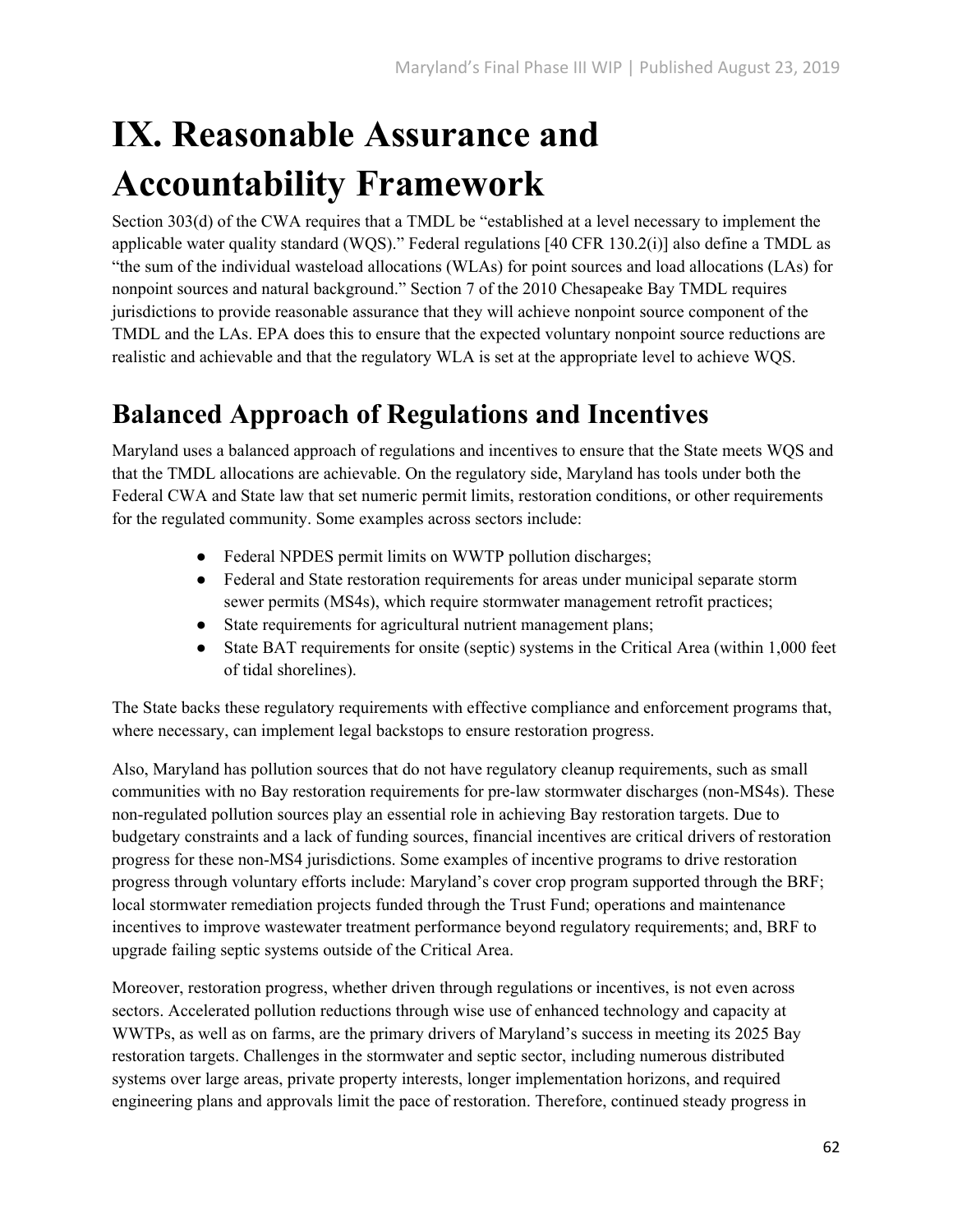both the stormwater and septic sectors is necessary to ensure that pollution reductions keep pace with increased loads from climate change and growth. Phase 1 and 2 MS4 permits now cover over 90 percent of Maryland's developed landscape and are legally enforceable mechanisms to ensure steady restoration progress. The State ensures continued steady progress in the septic sector through upgrades, sewer hookups, and the recent septic stewardship law that helps local jurisdictions with septic maintenance through pumpouts.

## **Locally-Driven Restoration and Leveraging Co-benefits**

County governments, municipalities, soil conservation districts, farmers, citizens, and NGOs are the boots on the ground implementing restoration practices through permits or grant/incentive programs. Sufficient local capacity and close collaboration with these local partners ensures successful Chesapeake Bay restoration. To ensure continued local progress, restoration practices must be cost-effective, achievable, and provide benefits to communities while addressing local challenges, like flooding. State agencies work with local partners to develop strategies that address barriers through two-year milestones and progress evaluations. These adaptive strategies accelerate implementation that is cost effective and meets local needs. Already, Maryland is forming a workgroup to improve technical assistance delivery to local partners, as well as working with those partners to develop a strategic implementation plan for addressing local restoration challenges.

# **Financial Assurance, Creating a Restoration Economy and Driving Innovation**

In FY00–18, Maryland spent approximately \$8.4 billion on Chesapeake Bay restoration activities (Table 10), \$3 billion of which the State appropriated within the last three years. This amount includes funding for activities that directly reduce nutrient and sediment inputs to the Bay (e.g., cover crops and WWTP upgrades), activities that indirectly support Bay restoration (e.g., monitoring, education, outreach), and activities that prevent or minimize future degradation of the Bay (e.g., land conservation).

Recent actions that are important to highlight are:

- **1.** Full funding of the Trust Fund;
- **2.** Increased focus on cost efficiency in both the BRF and Trust Fund;
- **3.** Development of an operational Water Quality Trading Program;
- **4.** Passage of the Clean Water Commerce Act;
- **5.** Progress on addressing the impacts of the pond behind the Conowingo Dam reaching its long term sediment and nutrient trapping capacity.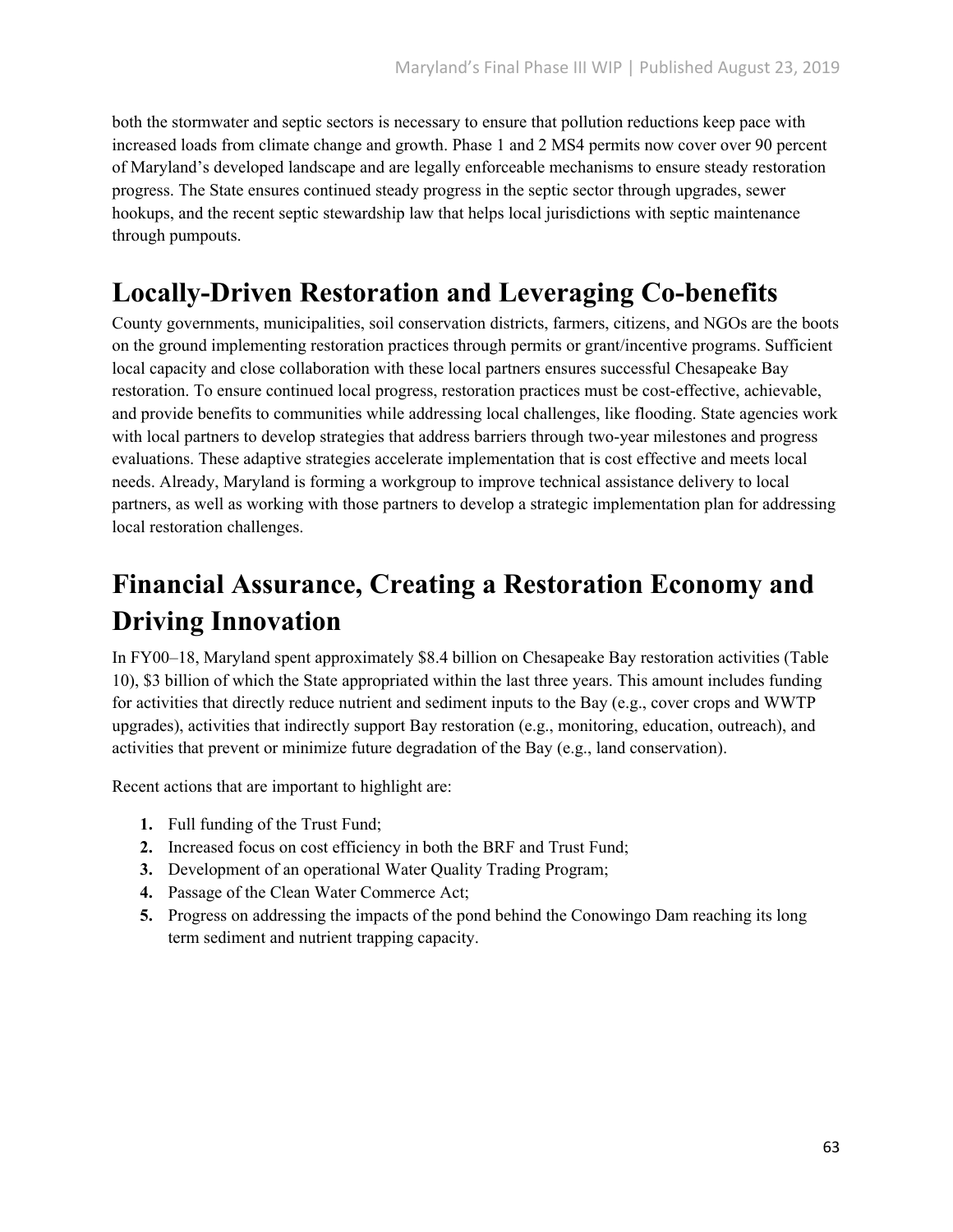| Table 10: Fiscal Year 2000 - Fiscal Year 2018 Maryland Bay restoration funding |  |  |  |
|--------------------------------------------------------------------------------|--|--|--|
| summary.                                                                       |  |  |  |

| Category                                                                   | <b>Total Fiscal Year 00 - Fiscal Year</b><br>18 Funding Amount (millions)* |  |
|----------------------------------------------------------------------------|----------------------------------------------------------------------------|--|
| Bay Cabinet Agencies (DNR, MDE, MDA, MDP,) Bay<br><b>Restoration Funds</b> | \$4,774 M                                                                  |  |
| Land Conservation (POS and Rural Legacy)                                   | \$615 M                                                                    |  |
| Agricultural Land Preservation                                             | \$487 M                                                                    |  |
| GO Bonds <sup>21</sup>                                                     | \$1,583 M                                                                  |  |
| Transportation <sup>22</sup>                                               | $$1,534$ M                                                                 |  |
| Education                                                                  | \$101 M                                                                    |  |
| <b>Total</b>                                                               | \$8,414 M                                                                  |  |

Important caveats and approximations must be recognized in interpreting Table 10:

- **1. Data is not consistent over time:** Records are less accessible and, therefore, reported funding amounts are less reliable for the beginning of this period than more recent years.
- **2. Not all funding goes directly to reducing pollutant loads to Chesapeake Bay:** Bay Restoration involves a diversity of vital functions beyond reducing nitrogen, phosphorus, and sediments entering the Bay. For example, water quality monitoring is essential to track progress and direct future actions to the most cost-effective practices; education and outreach are essential to providing Maryland students and citizens with access to and appreciation for a restored Bay; and smart growth and land conservation programs minimize growth impacts and protect the Bay from future degradation. All of these examples, among others, are essential aspects of restoration but do not directly result in reductions in pollutant loadings. As a result, it is inappropriate to divide the total cost presented in this report by the number of pounds pollutant reduction to get a dollar amount per pound reduced.
- **3. Judgment calls are necessary for identifying a program as Bay Restoration:** Many state agency programs and budget categories contribute to restoration, as well as other non-Bay related efforts. For consistency, this analysis only contains those programs that are estimated to have more than 50 percent of their activities related to Chesapeake Bay restoration.

While total Bay restoration funding by State agencies varies, the total restoration funds have increased significantly over the last decades. To illustrate, the first three years of the evaluation, FY00-FY02, total

<sup>&</sup>lt;sup>21</sup> Includes Maryland Department of the Environment Revenue Bonds issued in FY 2016.

<sup>&</sup>lt;sup>22</sup> Includes Maryland Department of Transportation spending from FY 2009 through FY 2018.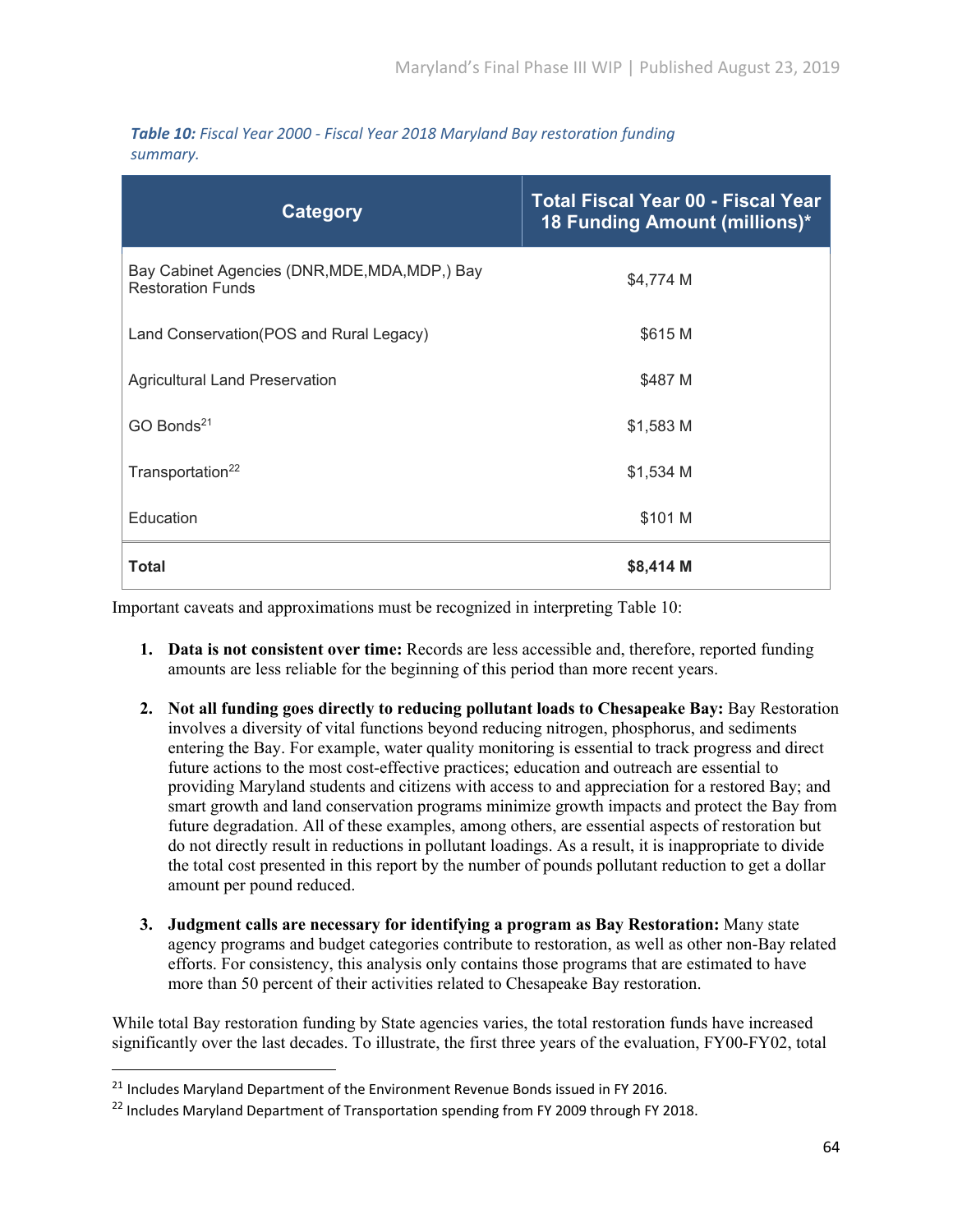funds were around \$800 million. Conversely, the past three evaluated years, FY16-FY18, funding was over \$2.5 billion, an increase of over 200%. This increase was driven, in part, by the creation and subsequent funding increases in the two primary Bay restoration Special Funds: The Bay Restoration Fund, and the Chesapeake and Atlantic Coastal Bays Trust Fund.

Table 11 presents the preliminary estimates of overall State costs for key Phase III WIP strategies by sector. These amounts do not account for the estimated \$1.6 billion that local governments will spend through 2025 to complete the current Phase 1 and 2 MS4 permits. Phase 1 jurisdictions are required to develop financial assurance plans demonstrating the financial capacity to achieve their stormwater permit requirements. This table also does not include federal funding sources for Chesapeake Bay restoration, such as Chesapeake Bay Restoration and Accountability Grants, Chesapeake Bay Implementation Grants, or federal funding for the Chesapeake Bay Program.

#### *Table 11: Preliminary estimates of annual State implementation costs by sector to achieve Bay restoration targets.*

| <b>Sector</b>                                | <b>State's Estimated Sector Costs for Key</b><br><b>Strategies*</b> |
|----------------------------------------------|---------------------------------------------------------------------|
| Wastewater                                   | \$110-million/yr                                                    |
| Stormwater (does not include transportation) | \$90-million/yr                                                     |
| Septic                                       | \$11.4-million/yr                                                   |
| Natural Lands                                | \$7.4-million/yr                                                    |
| Agriculture                                  | \$54.2-million/yr                                                   |
| <b>Total</b>                                 | \$273-million/yr                                                    |

\*Costs compiled from Table 1 WIP strategy costs

Table 12 identifies State funding programs for in-ground Chesapeake Bay restoration practices. Comparing this funding to the costs above suggests that Maryland has enough fiscal capacity to assure it will meet Chesapeake Bay's WQS. However, it is important to realize these are preliminary estimates based on current year funding and estimated implementation costs. This analysis also does not factor in the substantial federal and local funding sources that fund implementation efforts to achieve Maryland's TMDL targets. An analysis of current and projected Bay funding will be done by Maryland's Bay Cabinet on an annual basis to confirm Maryland's continued fiscal capacity to achieve and sustain our 2025 WIP targets.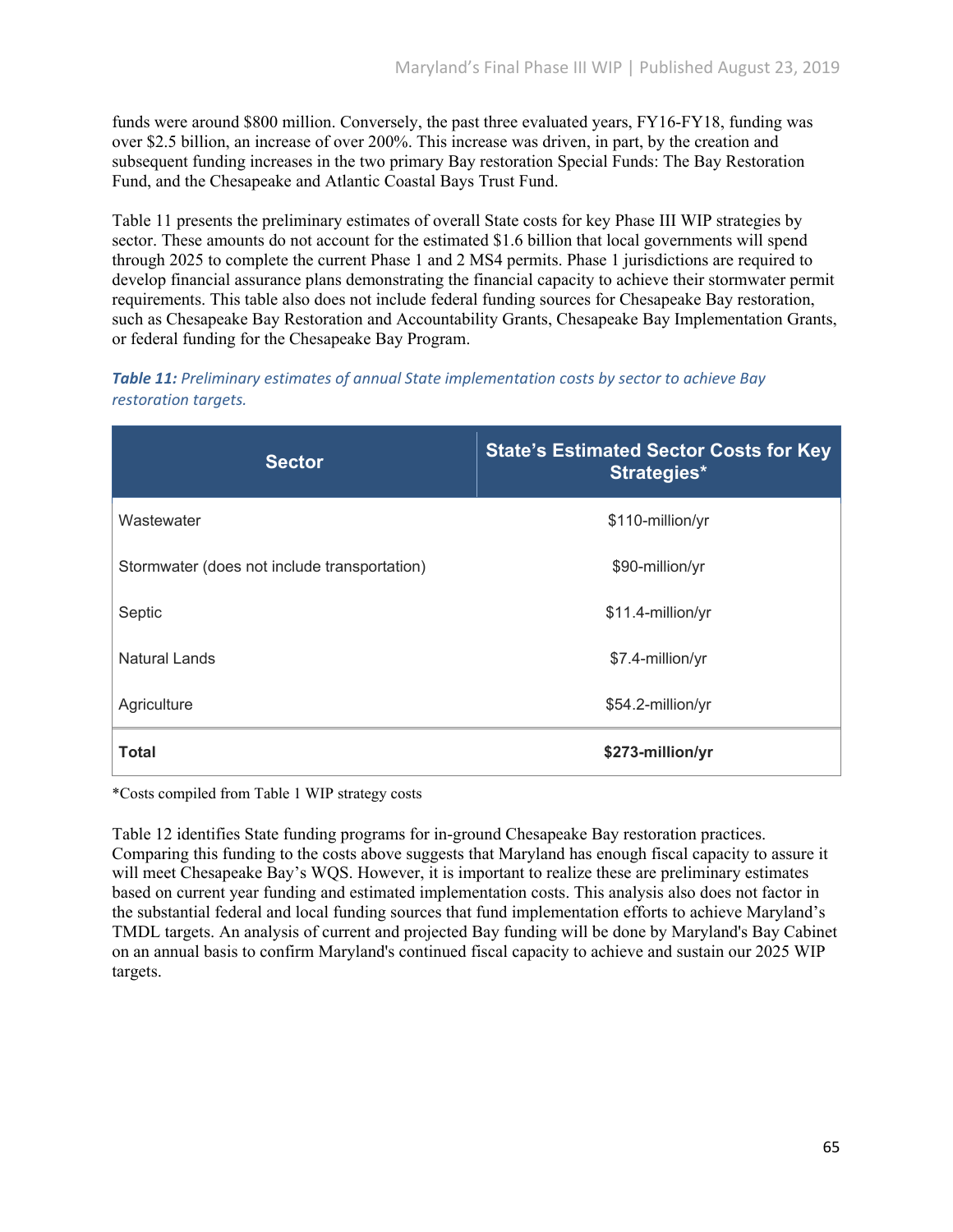| <b>Program(s) Name</b>                                                 | <b>State's 2019 Program Funding Levels</b> |
|------------------------------------------------------------------------|--------------------------------------------|
| Bay Restoration Fund Wastewater & Water Quality<br>Revolving Loan Fund | \$306-million/yr*                          |
| <b>Bay Restoration Fund Septic</b>                                     | \$15-million/yr                            |
| Clean Water Commerce Act                                               | \$6-million/yr                             |
| Chesapeake and Atlantic Coastal Bays Trust Fund                        | \$53-million/yr                            |
| Maryland Agricultural Cost Share                                       | \$9-million/yr                             |
| Total                                                                  | \$389-million/yr                           |

*Table 12: Key State funding programs and amounts for Chesapeake Bay restoration projects.*

\*Includes \$150-million in revenue bonds. Successive years anticipated to be \$22-million

In addition to traditional funding approaches, the Hogan administration is pursuing market-based strategies that are designed to stimulate a restoration economy and reduce costs. Nutrient trading is one such tool that allows an entity to purchase non-mandated pollution reductions from another entity. This nutrient trading creates a marketplace that drives innovation across sectors to develop the most costeffective pollution reduction practices. Moreover, other innovative financing strategies, like the Clean Water Commerce Act and the CWIP, drive innovation by creating funding streams for the most costeffective practices and by developing collaborative funding models, like public-private partnerships, to reduce public costs of restoration. Aligning Maryland's GHG reduction actions with Bay restoration actions that also significantly sequester carbon can leverage and diversify financing to accelerate pollution reduction practices. Additionally, Maryland is pursuing water reuse technologies that benefit its citizens with long term water supply sustainability, while also reducing pollution loads to the Chesapeake  $Bay^{23}$ .

# **Accounting for and Leveraging Conservation and Protection Programs**

Protecting Maryland's ecologically significant lands, aquatic resources, and wildlife are among the most effective ways to sustain Bay restoration. Protecting these lands ensures the lowest levels of pollution loading by preventing them from being converted to higher pollution land uses, such as new development, that would set Maryland further behind in its restoration goals. Maryland is ensuring its land conservation programs are fully accounted for in the Bay restoration and if fully funding land conservation programs for future acquisitions. Additionally, the State is reviewing current conservation and protection program effectiveness, through monitoring results and other measures, in achieving goals. Maryland is evaluating these programs to further leverage restoration opportunities on conserved and protected lands.

<sup>&</sup>lt;sup>23</sup> mde.maryland.gov/programs/Water/waterconservation/Pages/water\_reuse.aspx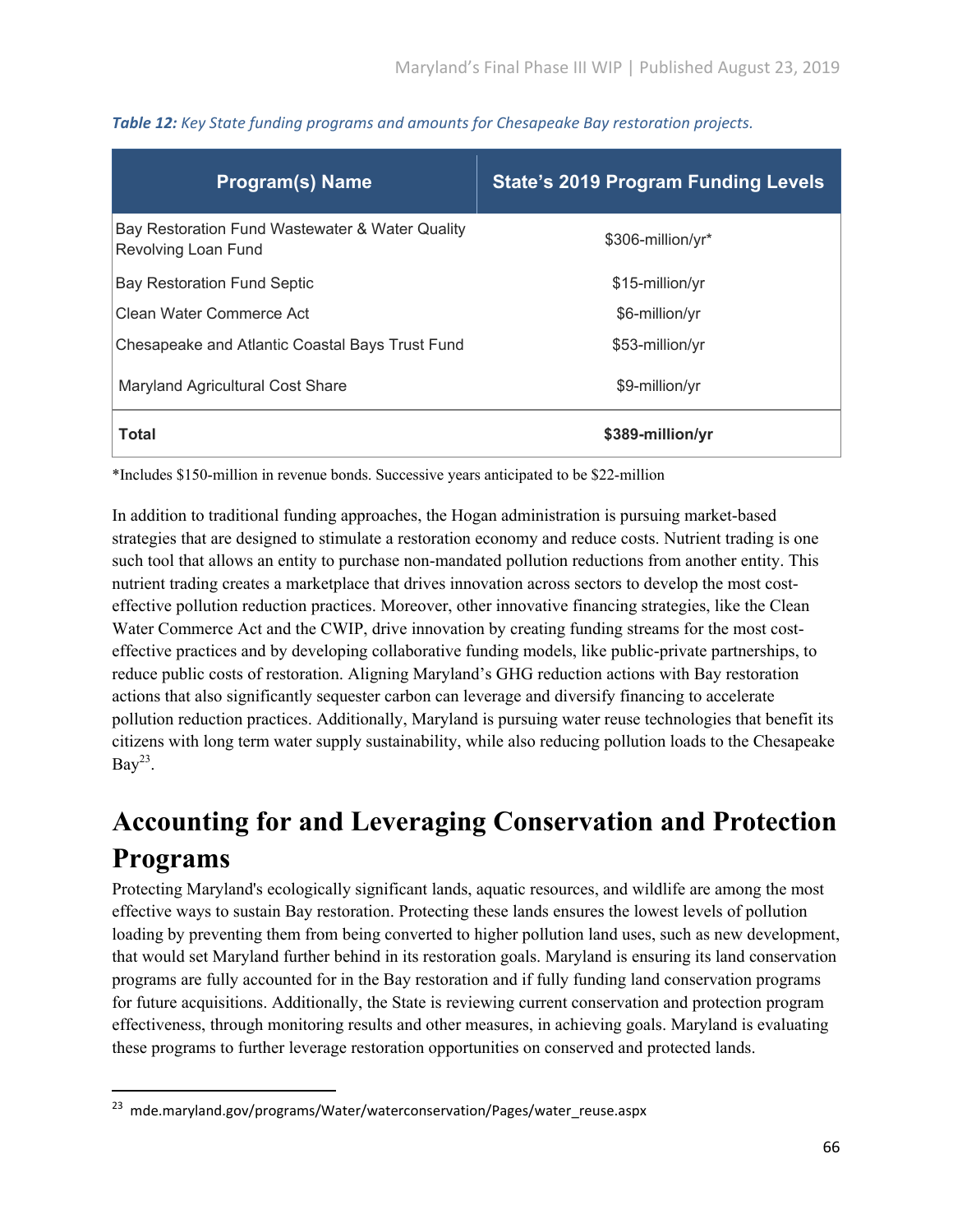## **Holistic Ecosystem Management**

Although Maryland's Phase III WIP is designed to maintain consistency with EPA's expectations and achieve the TMDL nitrogen, phosphorus, and sediment targets, Maryland is also strongly committed to the broader goals outlined in the current (2014) Chesapeake Bay Agreement<sup>24</sup>. Included in these Bay agreement goals are sustainable fisheries, vital habitats, reducing toxic contaminants, healthy watersheds, land conservation, stewardship, public access, environmental literacy, and climate resiliency. These watershed goals provide critical feedback loops that improve water quality. These improvements can be through aquatic resources, such as restored fisheries providing nutrient uptake and water filtration services, or nitrogen and carbon uptake in the plant tissue of submerged aquatic vegetation. Water quality improvements can also come from land-based practices, including wetlands and forest buffers, which capture and process nutrients before they enter surface waters. Maryland's commitment to this broader ecosystem management framework helps the State achieve its TMDL restoration targets while maintaining the productivity of the Bay's living resources that strengthen local economies.

### **Accountability and Adaptive Management Framework**

As part of the accountability and adaptive management framework, the Chesapeake Bay Program (CBP) partners develop short term goals, called milestones, to ensure restoration progress. Milestones identify the restoration practices, programs, policies, and resources that jurisdictions commit to implementing over two-year periods. EPA evaluates jurisdictions' progress toward achieving their milestone commitments and takes appropriate federal actions, as necessary, to help jurisdictions remain on track.



*Figure 13: Chesapeake Bay TMDL Accountability Framework. Graphic courtesy of the EPA Chesapeake Bay Program web site at epa.gov/chesapeake‐bay‐tmdl/ensuring‐results‐chesapeake‐bay.*

 $24$  chesapeakebay.net/what/what guides us/watershed agreement